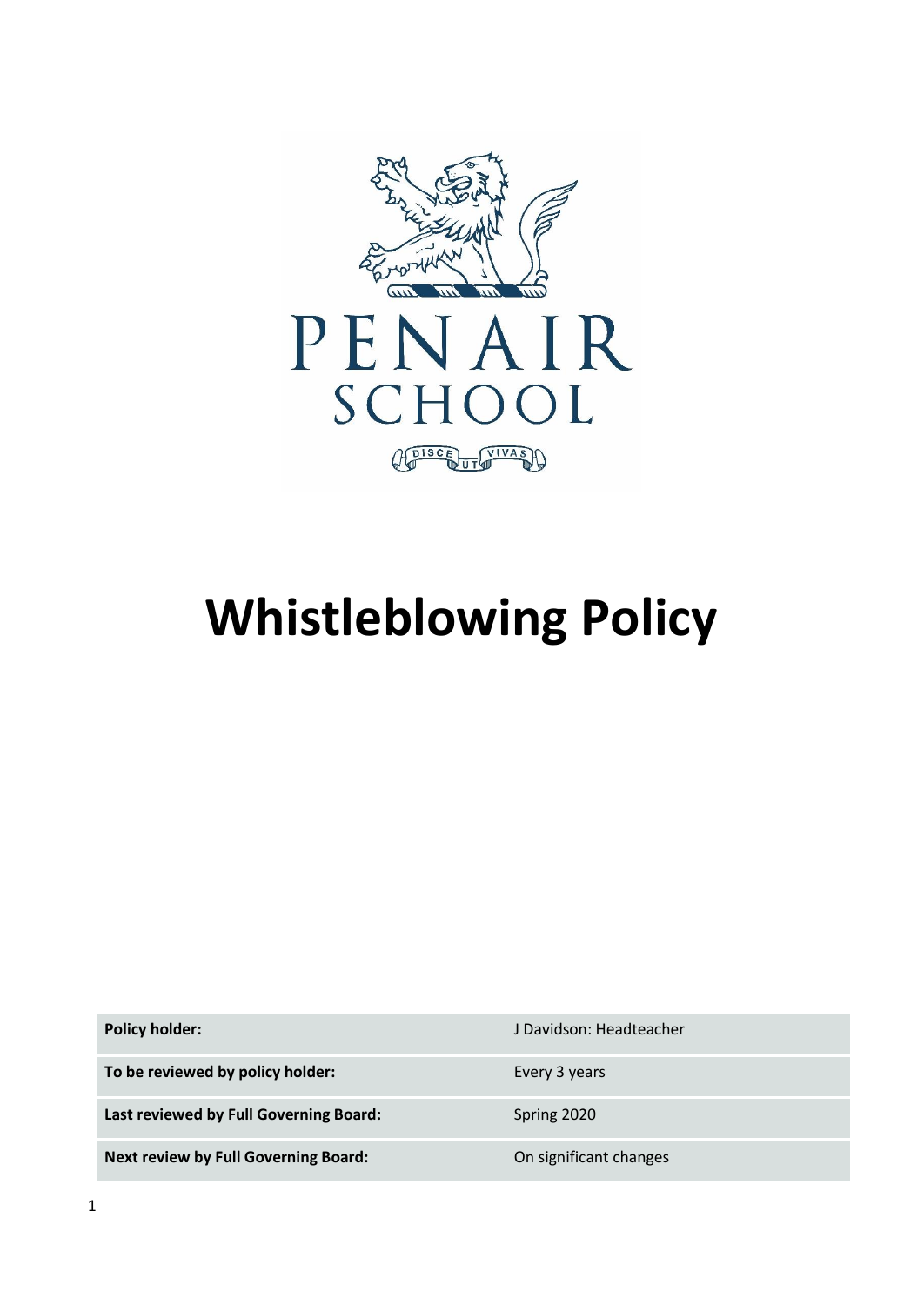## **Contents**

## **'WHISTLEBLOWING' POLICY (Making a Disclosure in the Public Interest)**

## <span id="page-1-0"></span>**1. Introduction**

- 1.1 Penair School (An Academy) is committed to the highest standards of openness, probity and accountability.
- 1.2 An important aspect of accountability and transparency is a mechanism to enable staff and other members of Penair School to voice concerns in a responsible and effective manner. It is a fundamental term of every contract of employment that an employee will faithfully serve his or her employer and not disclose confidential information about the employer's affairs. Nevertheless, where an individual discovers information which they believe shows serious malpractice or wrongdoing within the organisation then this information should be disclosed internally without fear of reprisal, and there should be arrangements to enable this to be done independently of line management (although in relatively minor instances the line manager would be the appropriate person to be told).
- 1.3 The Public Interest Disclosure Act, which came into effect in 1999, gives legal protection to employees against being dismissed or penalised by their employers as a result of publicly disclosing certain serious concerns. Penair School has endorsed the provisions set out below so as to ensure that no members of staff should feel at a disadvantage in raising legitimate concerns.
- 1.4 It should be emphasised that this policy is intended to assist individuals who believe they have discovered malpractice or impropriety. It is not designed to question financial or business decisions taken by the School nor should it be used to reconsider any matters which have already been addressed under harassment, complaint, disciplinary or other procedures. Once the 'Whistleblowing' procedures are in place, it is reasonable to expect staff to use them rather than air their complaints outside the Academy.

## <span id="page-1-1"></span>**2. Scope of Policy**

- 2.1 This policy is designed to enable employees of the School to raise concerns internally and at a high level and to disclose information which the individual believes shows malpractice or impropriety. This policy is intended to cover concerns which are in the public interest and may at least initially be investigated separately but might then lead to the invocation of other procedures e.g. disciplinary. These concerns could include:
	- Financial malpractice or impropriety or fraud
	- Failure to comply with a legal obligation or statutes
	- Dangers to Health & Safety or the environment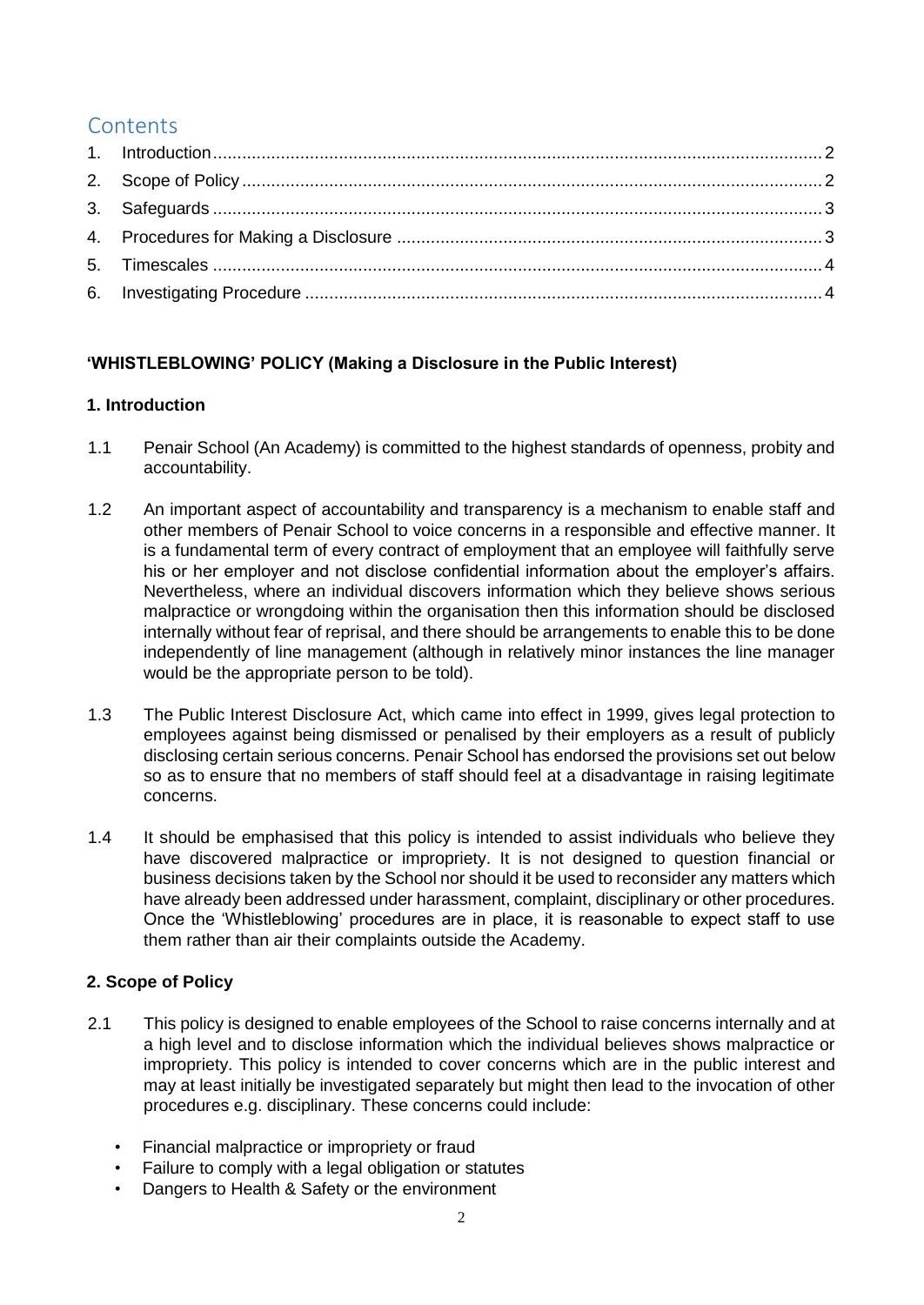- Criminal activity
- Improper conduct or unethical behaviour
- Attempts to conceal any of these

#### <span id="page-2-0"></span>**3. Safeguards**

#### 3.1 Protection

This policy is designed to offer protection to those employees of the School who disclose such concerns provided the disclosure is made:

- in good faith
- in the reasonable belief of the individual making the disclosure that it tends to show malpractice or impropriety and if they make the disclosure to an appropriate person (see below). It is important to note that no protection from internal disciplinary procedures is offered to those who choose not to use the procedure. In an extreme case malicious or wild allegations could give rise to legal action on the part of the persons complained about.

#### 3.2 Confidentiality

Penair School will treat all such disclosures in a confidential and sensitive manner. The identity of the individual making the allegation may be kept confidential so long as it does not hinder or frustrate any investigation. However, the investigation process may reveal the source of the information and the individual making the disclosure may need to provide a statement as part of the evidence required.

#### 3.3 Anonymous Allegations

This policy encourages individuals to put their name to any disclosures they make. Concerns expressed anonymously are much less credible, but they may be considered at the discretion of the School.

In exercising this discretion, the factors to be taken into account will include:

- The seriousness of the issues raised
- The credibility of the concern
- The likelihood of confirming the allegation from attributable sources

#### 3.4 Untrue Allegations

If an individual makes an allegation in good faith, which is not confirmed by subsequent investigation, no action will be taken against that individual. In making a disclosure the individual should exercise due care to ensure the accuracy of the information. If, however, an individual makes malicious or vexatious allegations, and particularly if he or she persists with making them, disciplinary action may be taken against that individual.

#### <span id="page-2-1"></span>**4. Procedures for Making a Disclosure**

4.1 On receipt of a complaint of malpractice, the member of staff who receives and takes note of the complaint, must pass this information as soon as is reasonably possible, to the appropriate designated investigating officer as follows: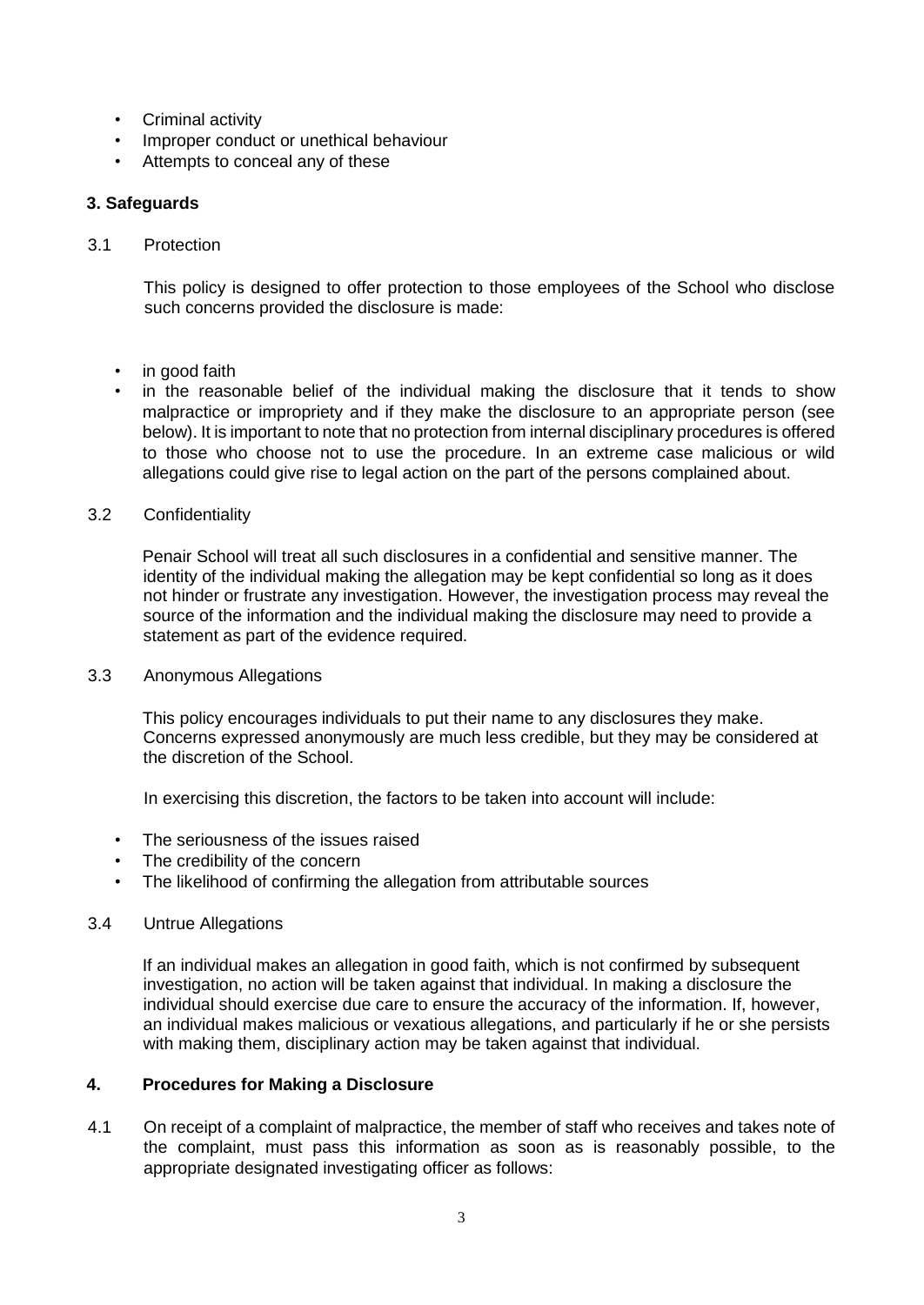- Complaints of malpractice will be investigated by the Headteacher unless the complaint is against the Headteacher or is in any way related to the actions of the Headteacher. In such cases, the complaint should be passed to the Chair of Governors for referral.
- In the case of a complaint, which is any way connected with but not against the Headteacher, the Chair of Governors will employ Neo People Management to act as the alternative investigating officer.
- Complaints against the Chair of Governors should be passed to the Full Governing Body who will nominate an appropriate investigating officer.
- The complainant has the right to bypass the line management structure and take their complaint direct to the Chair of Governors. The Chair has the right to refer the complaint back to management if they feel that management, without any conflict of interest, can more appropriately investigate the complaint.
- 4.2 If there is evidence of criminal activity then the investigating officer should inform the police. Penair School will ensure that any internal investigation does not hinder a formal police investigation.

### <span id="page-3-0"></span>**5. Timescales**

- 5.1 Due to the varied nature of these sorts of complaints, which may involve internal investigators and / or the police, it is not possible to lay down precise timescales for such investigations. The investigating officer should ensure that the investigations are undertaken as quickly as possible without affecting the quality and depth of those investigations.
- 5.2 The investigating officer, should as soon as practically possible, send a written acknowledgement of the concern to the complainant and thereafter report back to them in writing the outcome of the investigation and on the action that is proposed. If the investigation is a prolonged one, the investigating officer should keep the complainant informed, in writing, as to the progress of the investigation and as to when it is likely to be concluded.
- 5.3 All responses to the complainant should be in writing and sent to their home address.

## <span id="page-3-1"></span>**6. Investigating Procedure**

- 6.1 The investigating officer should follow these steps:
	- Full details and clarifications of the complaint should be obtained.
	- The investigating officer should inform the member (s) of staff against whom the complaint is made as soon as is practically possible. The member (s) of staff will be informed of their right to be accompanied by a trade union or other representative at any future interview or hearing held under the provision of these procedures.
	- The investigating officer should consider the involvement of the School auditors and the Police at this stage and should consult with the Headteacher/Chair of Governors.
	- The allegations should be fully investigated by the investigating officer with the assistance where appropriate, of other individuals / bodies.
	- A judgement concerning the complaint and validity of the complaint will be made by the investigating officer. This judgement will be detailed in a written report containing the findings